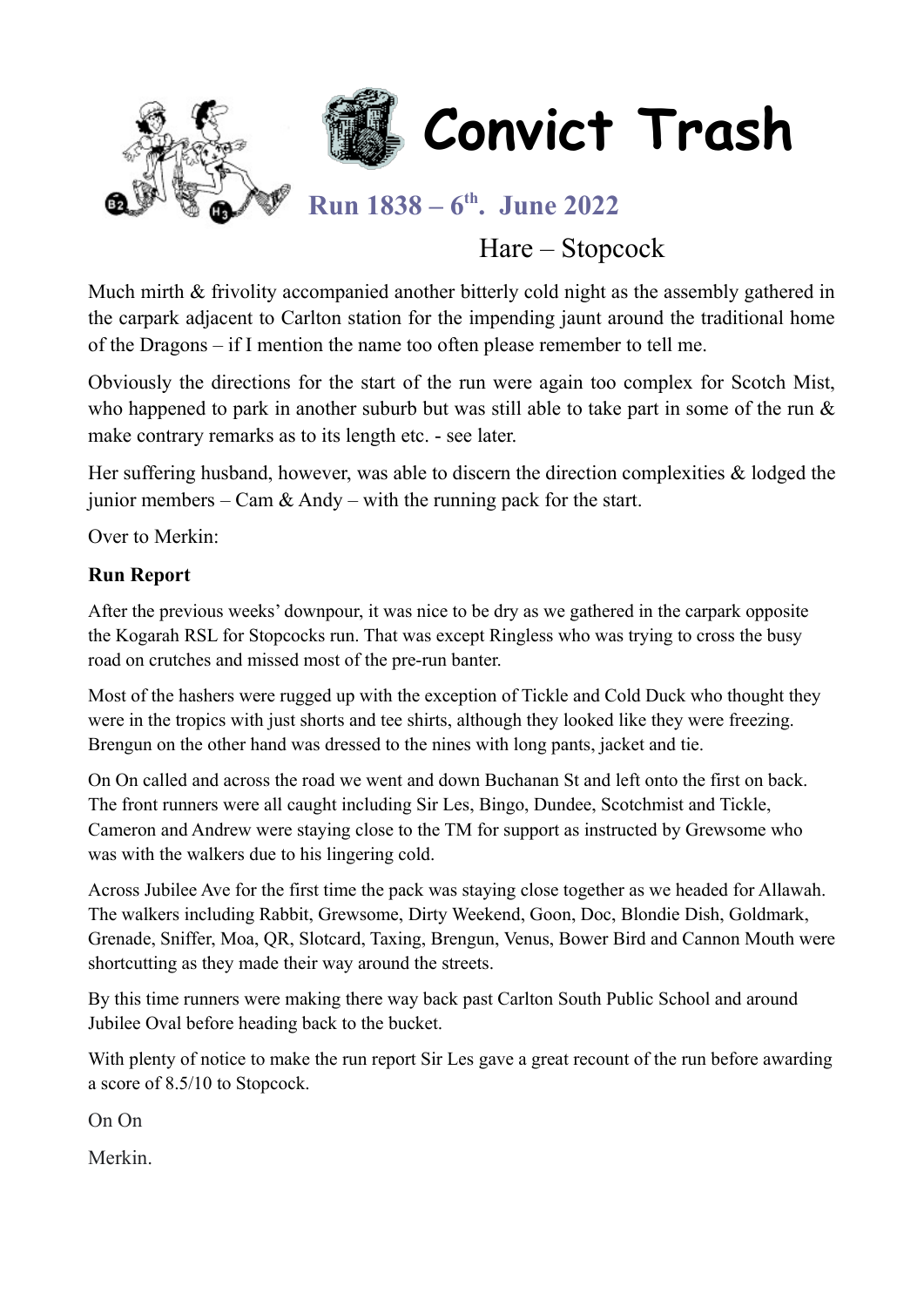#### **Circle:**

After the debacle of last week - remembered everything except something to write on  $\&$  something to write with, so made a recording, which was pretty useless due to the incessant gabble) it was decided to use both the pen & paper & the recording for the Circle content. I know bloody stupid idea.

Doc started talking about Carlton United as being at least something that he knew was of the same name as the suburb but meant absolutely nothing to everyone else, who gave him blank stares, was the home of Slops, who couldn't find the start apparently  $\&$  also the home of the mighty Dragons, in case people didn't know.

Doc also thought there was a terrific Mexican Restaurant, which gave him the opportunity to sing a dirty ditty he learnt at school. Not to be fazed he then handed over the reins to Sir Les, who was in hiding & was also highly confused cause he was unaware of his nomination as run reporter.

He began by offering discourteous remarks about Scotch Mist suggesting she was complaining of the short length of the run cause she only started at Allawah, which I'm not sure is true but adds credence to the earlier remarks.

Suggesting there were plenty of arrows to keep everyone on trail  $\&$  a good number of checks  $\&$  on backs to keep everyone together (he didn't say that but I thought it appropriate) & suggested it was a worthy 8.5 out of 10, which says a lot about his maths ability as I believe that's the same number he gives to everyone.

I would've given a higher score.

#### **Birthdays**

Grewsome, Slotcard, Sir Les, Short & Curly & Cameron ( I used his full name just cause it's his birthday).

Then on to Pricks:

#### **Prick of the Week**

**Blondie** was nominated by Dirty for something about her breaking open some sort of biscuit, which had a note inside suggesting she was going to get laid tonight or something & it was a long nomination but I couldn't hear it & she was facing the wrong way so I couldn't record it but everyone thought it was absolutely hilarious. I think it may have been that she was going to get her fill both ends – biscuit  $&$  bonk. Doc looked perplexed.

**Scotch Mist** was nominated by Duck for what I said above about her shortcutting & complaining about the length of the run.

**Sniffer** was then nominated by Goon for having young children  $-6 \& 9$  years old – helping her to break in horses, which didn't apparently work as they kept being thrown off amazingly. I think she said it worked well for her kids, who are all suffering brain damage.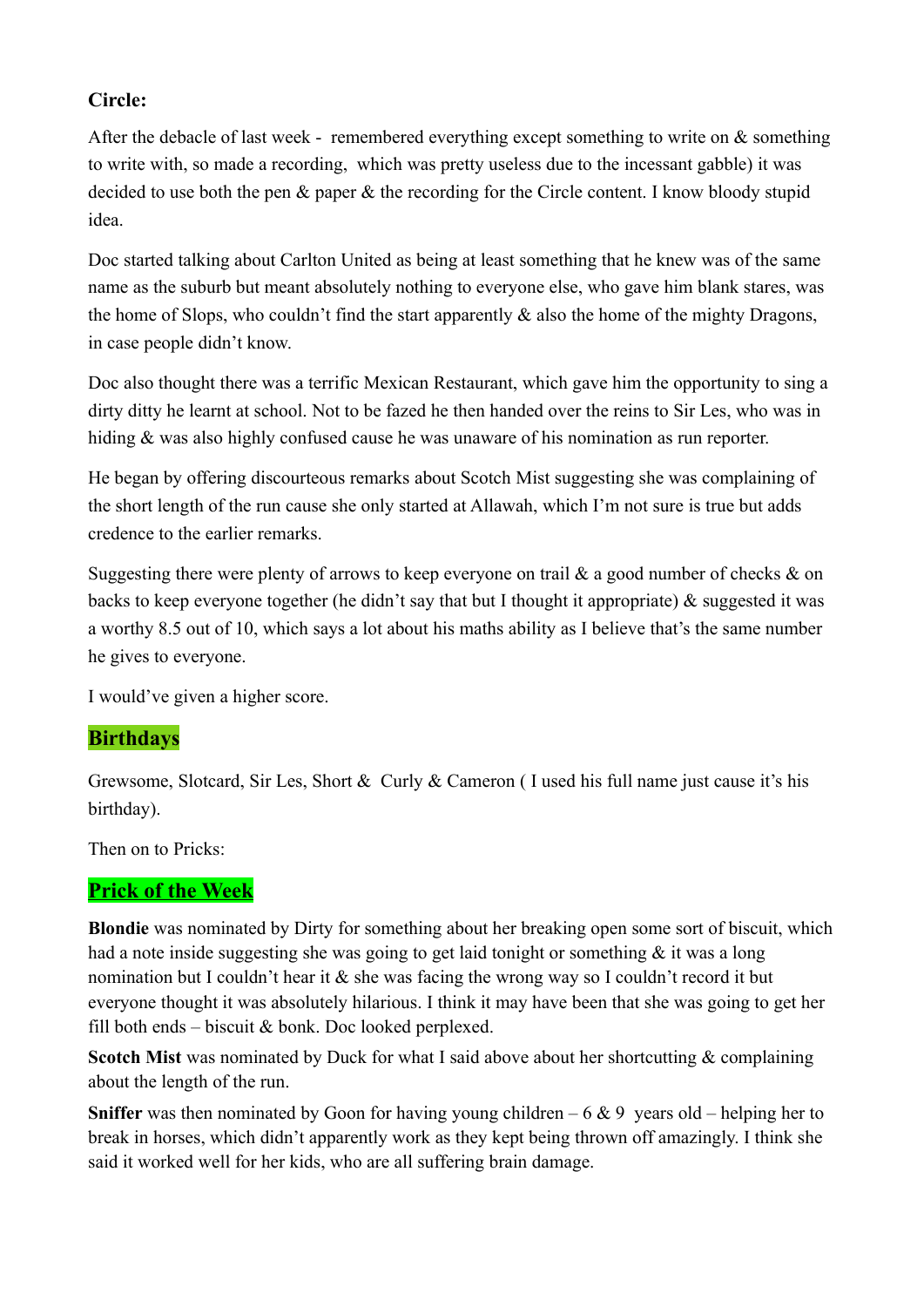**Grenade** was nominated by Duck (isn't it amazing how he notices these things when he's not RA) for taking up two parking spots while aprkinh her car, which is about the size of a large bike.

**Cameron** was nominated by Duck for suggesting Dundee & Sir Les were old pricks, which was mentioned in last weeks Trash.

**Merkin** was nominated by Dirty for not educating his son in the correct etiquette of mates rates bu overcharging her in a small drinks order she gave him at the club, where he works.

**Stopcock** was nominated by Sir Les for misspelling "Care" in the run by writing "Cair".One thing you don't learn in the army is how to spell.

**Sir Les** was nominated by Merkin for suggesting he didn't have any notice of acting as the run reporter when he gave him at least two minutes.

#### Winners – **Blondie & Cameron**

#### **Apres Circle:**

The big battle for Rabbit was mentioned with the final result Rabbit One Cancer Nil, fantastic result all were jubilant.

#### **Possible Events Calendar**

#### **B2H3 Events Diary (Proposed)**

AGPU - 18th March 2023 Sutherland to Surf -  $17<sup>th</sup>$  July Xmas in July -  $29<sup>th</sup>$  July 1850 Gold Rush Run - 29<sup>th</sup> August Pub Crawl - 16<sup>th</sup> September

Check the Web Page: <https://www.botanybayh3.com/>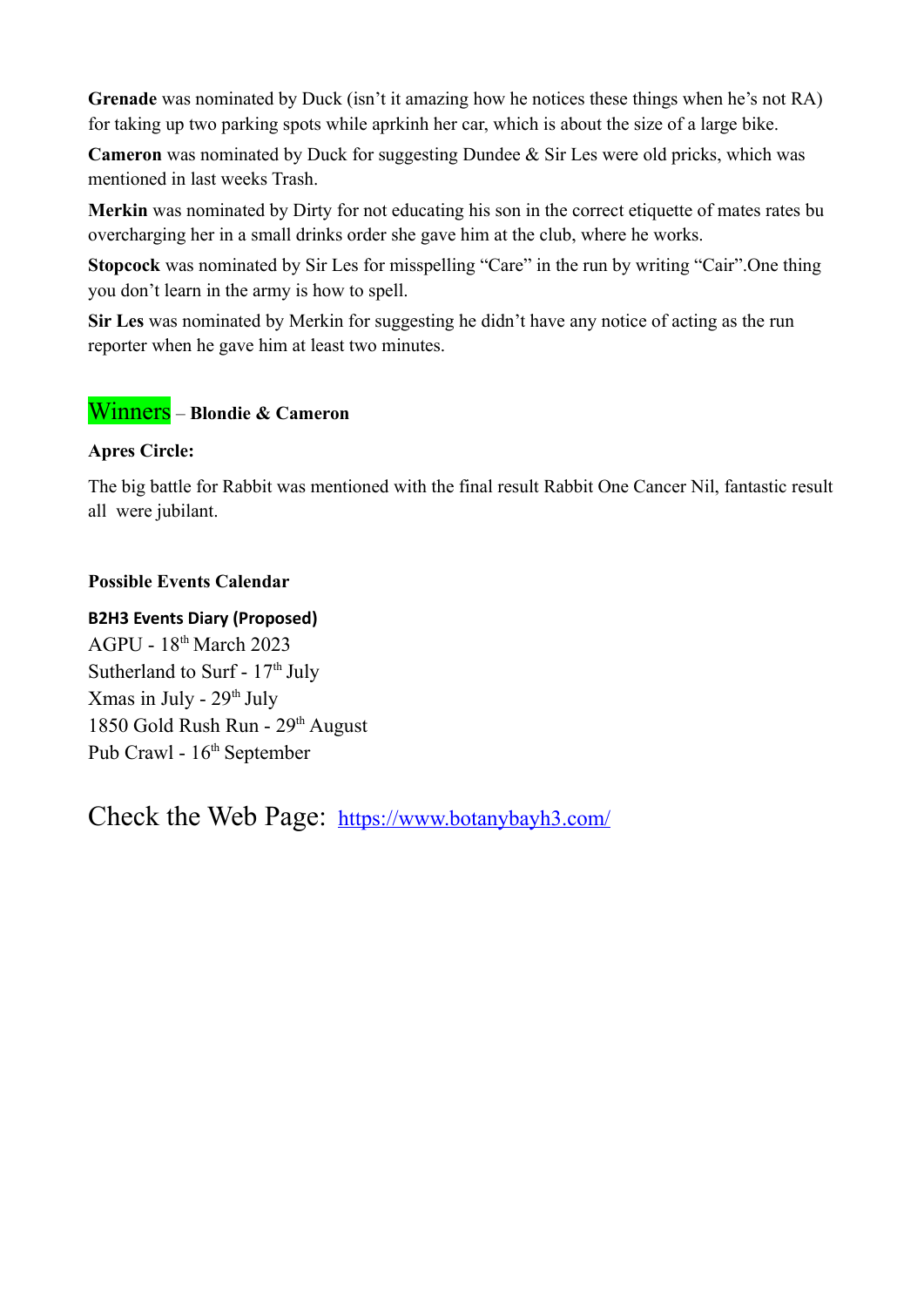# **Jokes**

#### **Some Philosophies from 11 years ago:**

**An economics professor at a local college made a statement that he had never failed a single**

**student before, but had recently failed an entire class. That class had insisted that socialism worked and that no one would be poor and no one would be rich, a great equalizer.**

**The professor then said, "OK, we will have an experiment in this class on socialism". All grades will be averaged and everyone will receive the same grade so no one will fail and no one will receive an A.... (substituting grades for dollars something closer to home and more readily understood by all).**

**After the first test, the grades were averaged and everyone got a B. The students who studied hard were upset and the students who studied little were happy. As the second test rolled around, the students who studied little had studied even less and the ones who studied hard decided they wanted a free ride too so they studied little. The second test average was a D! No one was happy.** 

**When the 3rd test rolled around, the average was an F.**

**As the tests proceeded, the scores never increased as bickering, blame and namecalling all resulted in hard feelings and no one would study for the benefit of anyone else.**

**To their great surprise, ALL FAILED and the professor told them that socialism would also**

**ultimately fail because when the reward is great, the effort to succeed is great, but when**

**government takes all the reward away, no one will try or want to succeed.**

### **These are possibly the 5 best sentences you'll ever read and all applicable to this**

**experiment:**

**1. You cannot legislate the poor into prosperity by legislating the wealthy out of**

**prosperity.**

**2. What one person receives without working for, another person must work for**

**without receiving.**

**3. The government cannot give to anybody anything that the** 

**government does**

**not first take from somebody else.**

**4. You cannot multiply wealth by dividing it!**

**5. When half of the people get the idea that they do not have to work because the**

**other half is going to take care of them, and when the other half gets the idea that**

**it does no good to work because somebody else is going to get what they work**

**for, that is the beginning of the end of any nation.**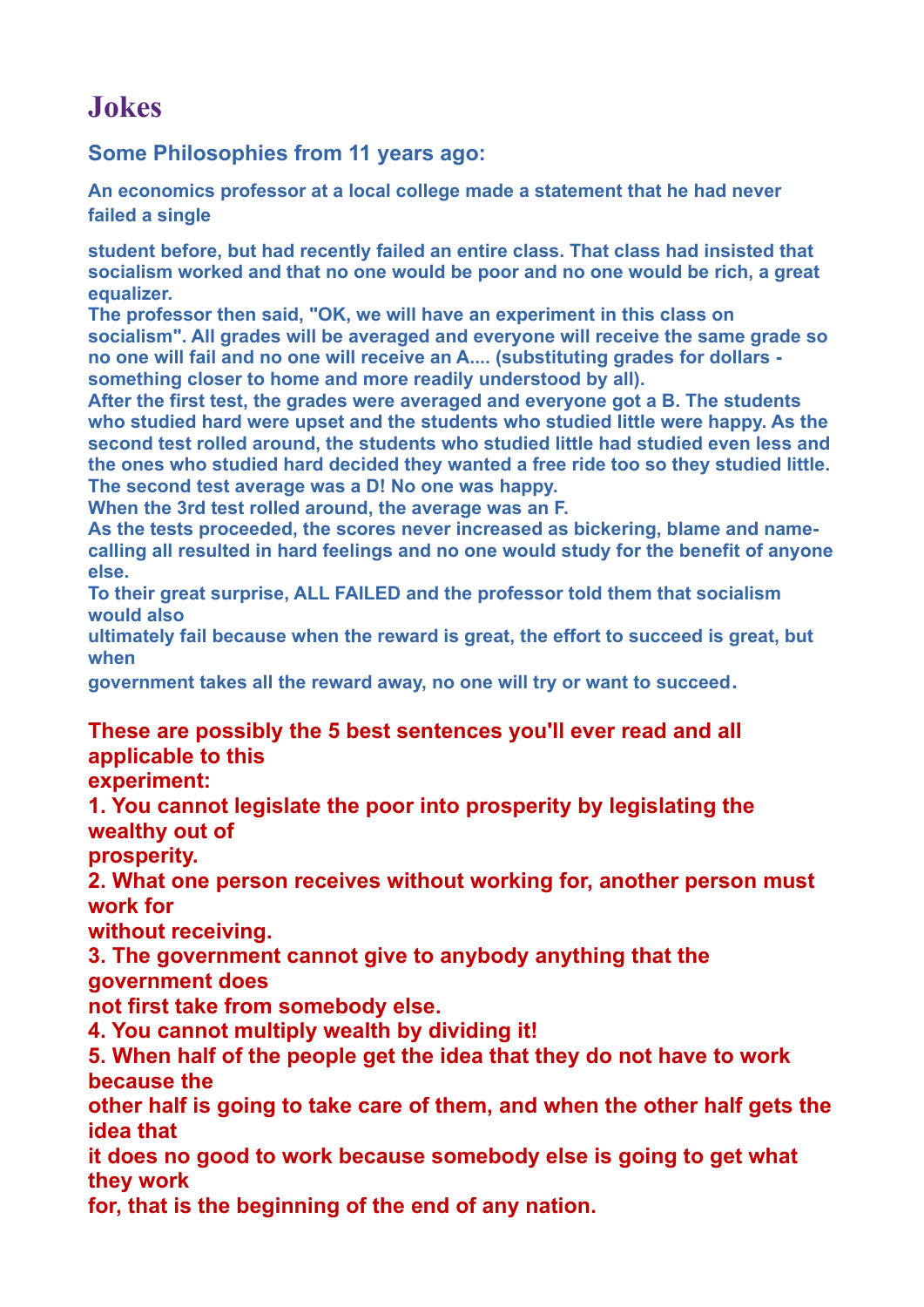

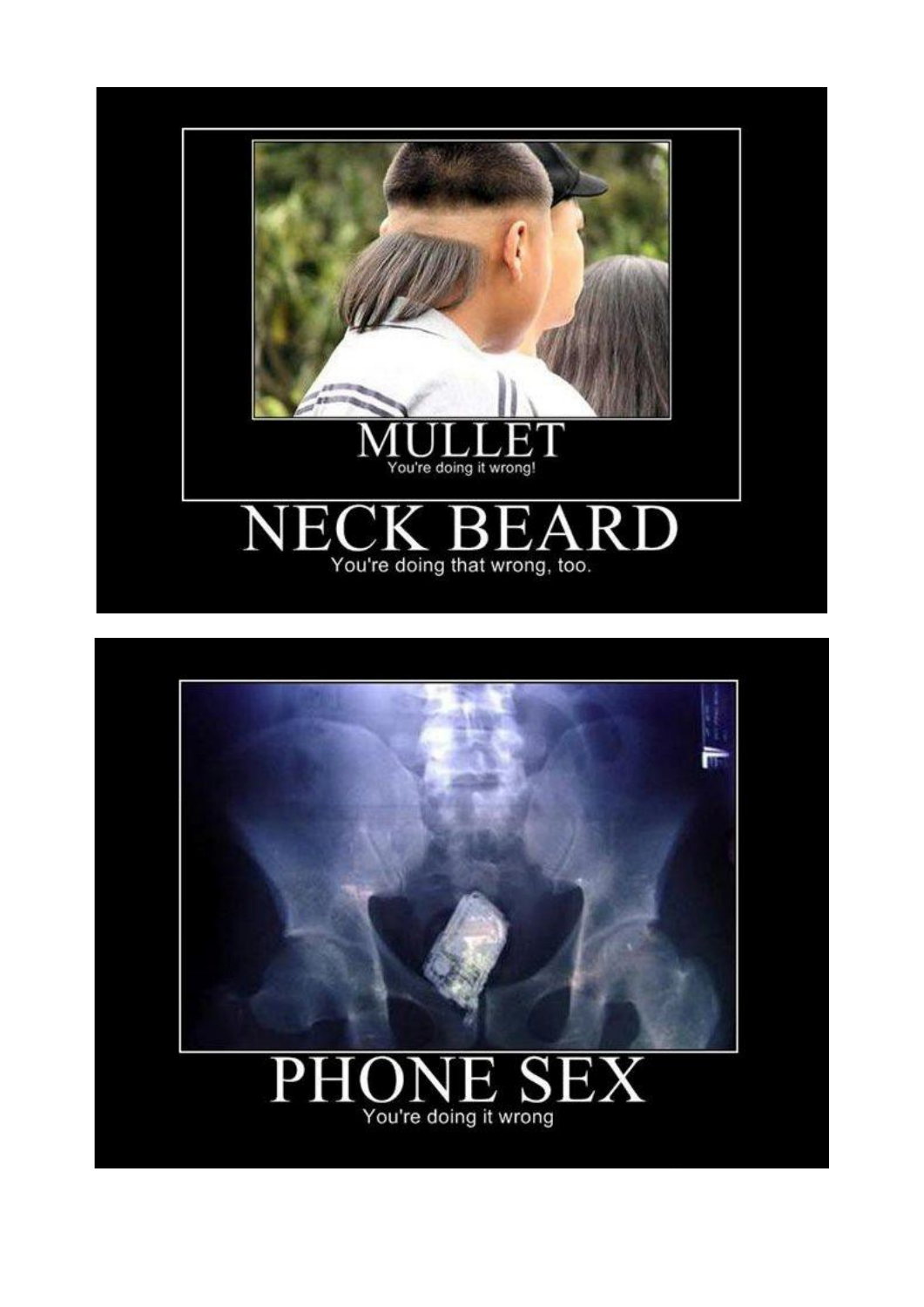





**Lowering blood pressure & saving lives.**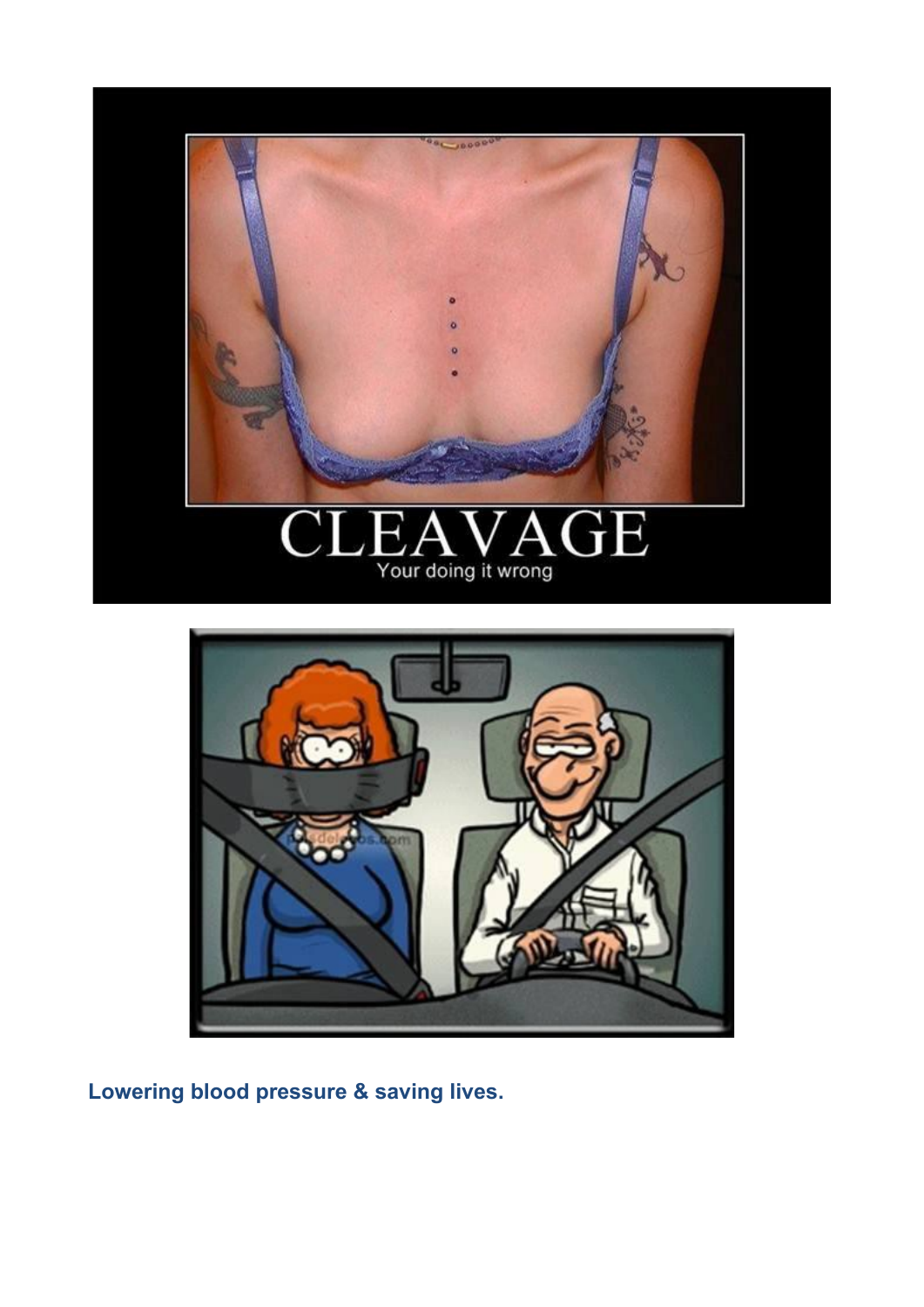I hope this helps you like it helped me.

I am passing this on to you because it definitely worked for me today, and we all could probably use more calm in our lives.

A doctor on TV recently said the way to achieve inner peace and tranquillity is to finish all the things you had started.

Having been a little stressed recently, I thought I would give this a

try and looked around my house to find things that I'd started and

hadn't finished.

I found quite a few things.

I have managed to finish off a bottle of Merlot, a bottle of

Chardonnay, a bodle of Baileys, a butle of wum, a pockage of Prungles, tha mainder of bot Prozic and Valiuminun scriptins, the

res

of the chesescke an a box a chocletz.

Yu haf no idr how bludy fablus I feel rite now.

Plaese sned dhis orn to dem yu fee ar in ned ov iennr pisss. An telum,u blody luvum.!!

A guy goes into the confessional box after years

being away from the Church.He pulls aside the

curtain, enters and sits himself down. There's a fully equipped bar with crystal glasses, the best vestrywine, Guinness on tap, cigars and liqueur

chocolates nearby, and on the wall a fine

photographic display of buxom ladies who appear to have mislaid their garments.

He hears a priest come in:"Father, forgive me for it's been a very long time since I've been to confession and I must admit that the confessional box is much more inviting than it used to be".

The priest replies, "Get out, you idiot. You're on my side".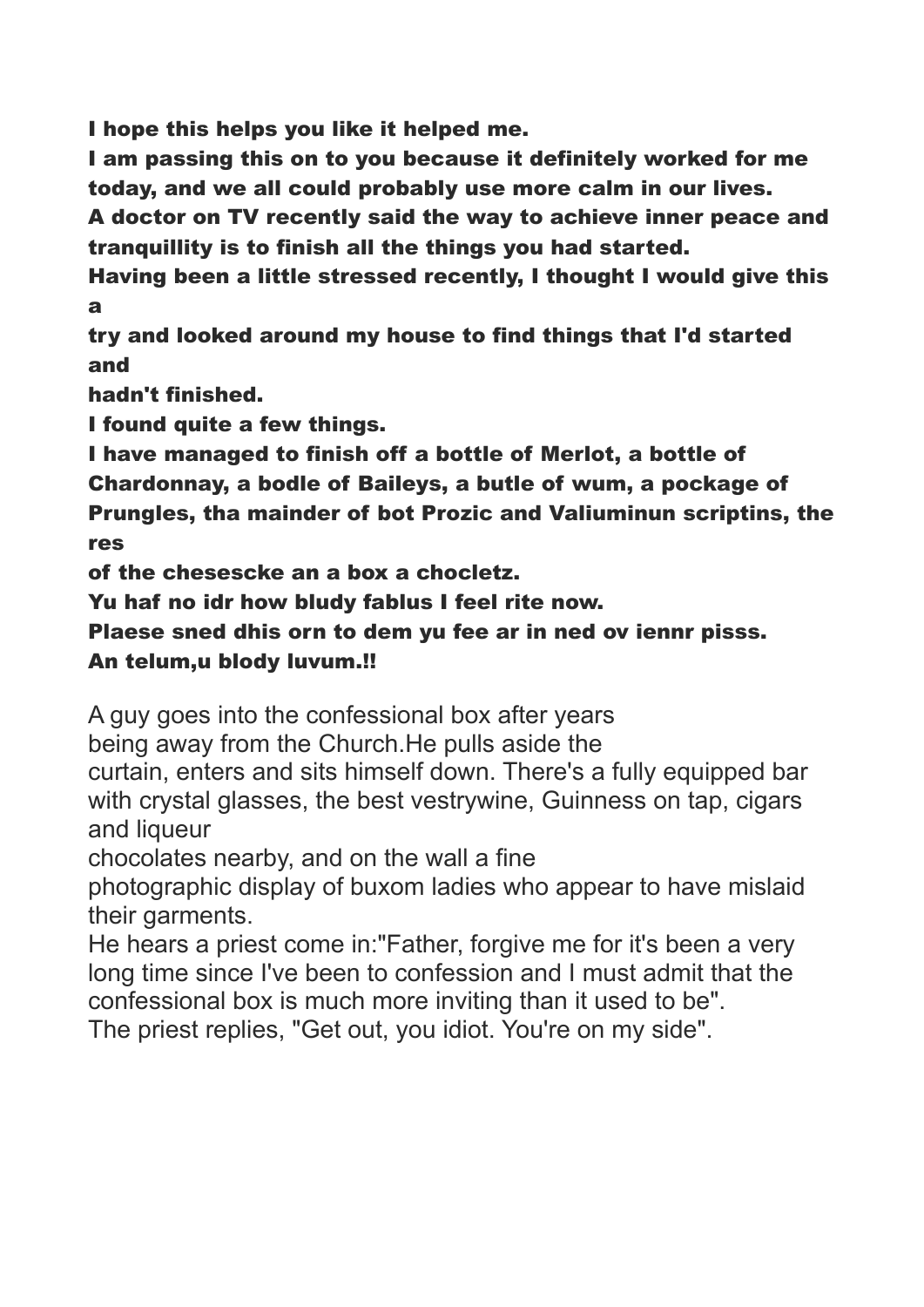In a run-down part of East London a fire destroyed a dilapidated four-storey house that had been divided into four flats.

A Nigerian family of six Internet con artists and full time benefit cheats lived on the first floor... all six tragically perished in the fire.

A group of seven Islamic welfare cheats, all illegally in the country, lived on the second floor... they too, all perished in the fire.

Six Albanian, gang banger, ex-cons - all claiming political asylum and living off the state for free, occupied the 3rd floor...they too, died.

But the middle aged British white couple who lived on the top floor miraculously survived the fire.

The Equal Opportunities Commission, Amnesty

International, Rights activists, black community leaders and the British Islamic Council were all furious at the apparent racial inequality of the situation.

Why was just the British white couple saved? It was monstrous

they claimed, and showed that systemic 'racism' still existed in

all areas of public service - questions were raised in the House

of Commons, the popular media picked up the story and within

hours it was national and indeed international news.

Boris Johnson, Mayor of London, when questioned stated calmly that it would be unwise to jump to conclusions until the

Police and Fire Service had completed their report. He closed by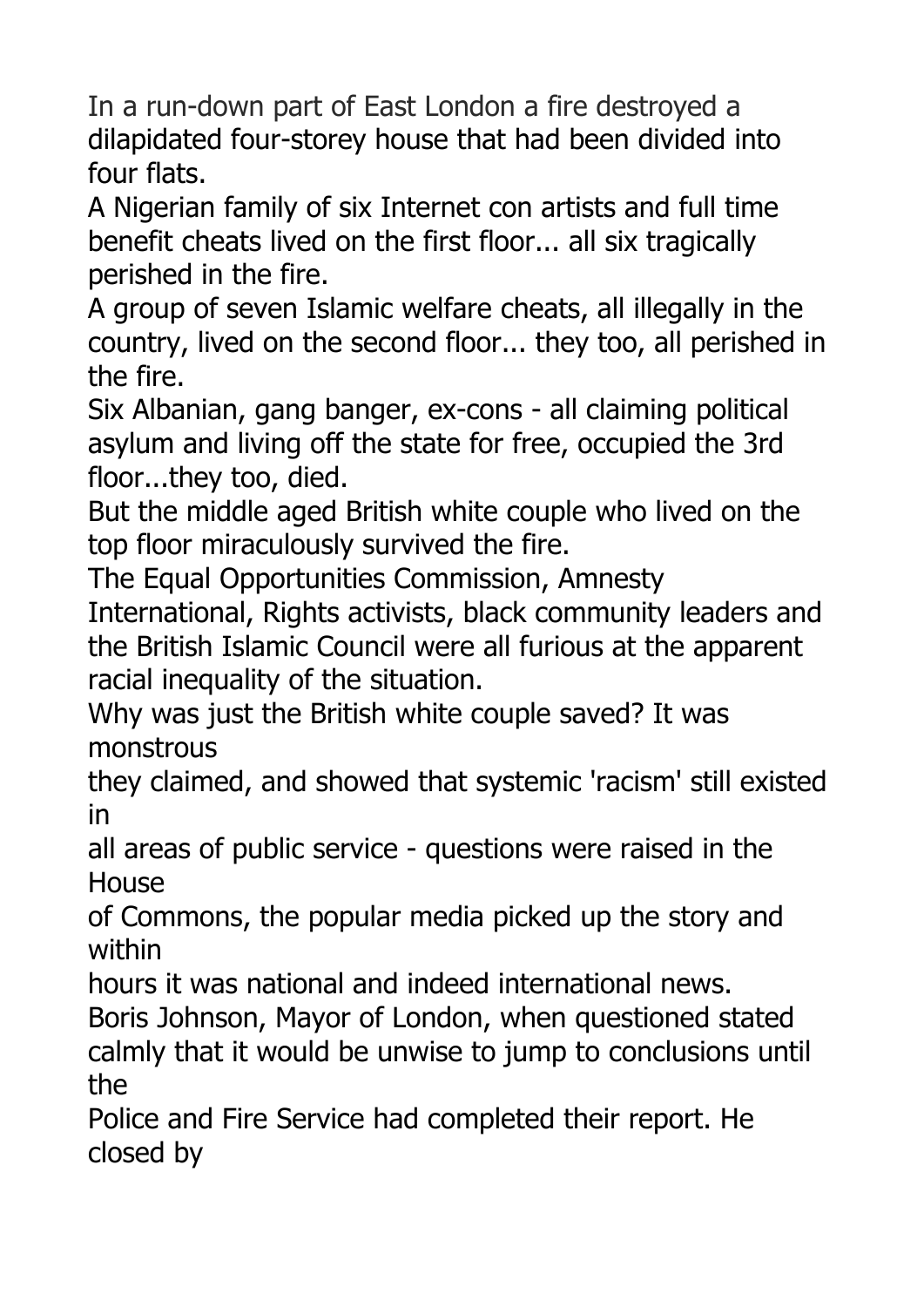stating that he expected their initial assessment to be available within the next 36 hours  $-$  so perhaps it would be best to let the experts gather the evidence and report back before he commented any further.

The baying Press pack subsequently reported the interview in such way as to intimate that the Mayor was indifferent to suffering and was out of touch with the feelings of the whole East London community!

A large motorcade of representatives from all five groups, together with the Home Secretary drove to the area, having demanded a meeting with the local chief fire officer. They made sure that a large pack of popular Press and TV had been briefed on the visit and so the motorcade was met by a huge gaggle of journalists, TV interviewers and cameras. On camera, they loudly demanded to know why the Africans, Black Muslims and Albanians all died in the fire and only the white couple lived.

One bemused chief fire officer quietly replied ...

# **"Because they were both at work."**

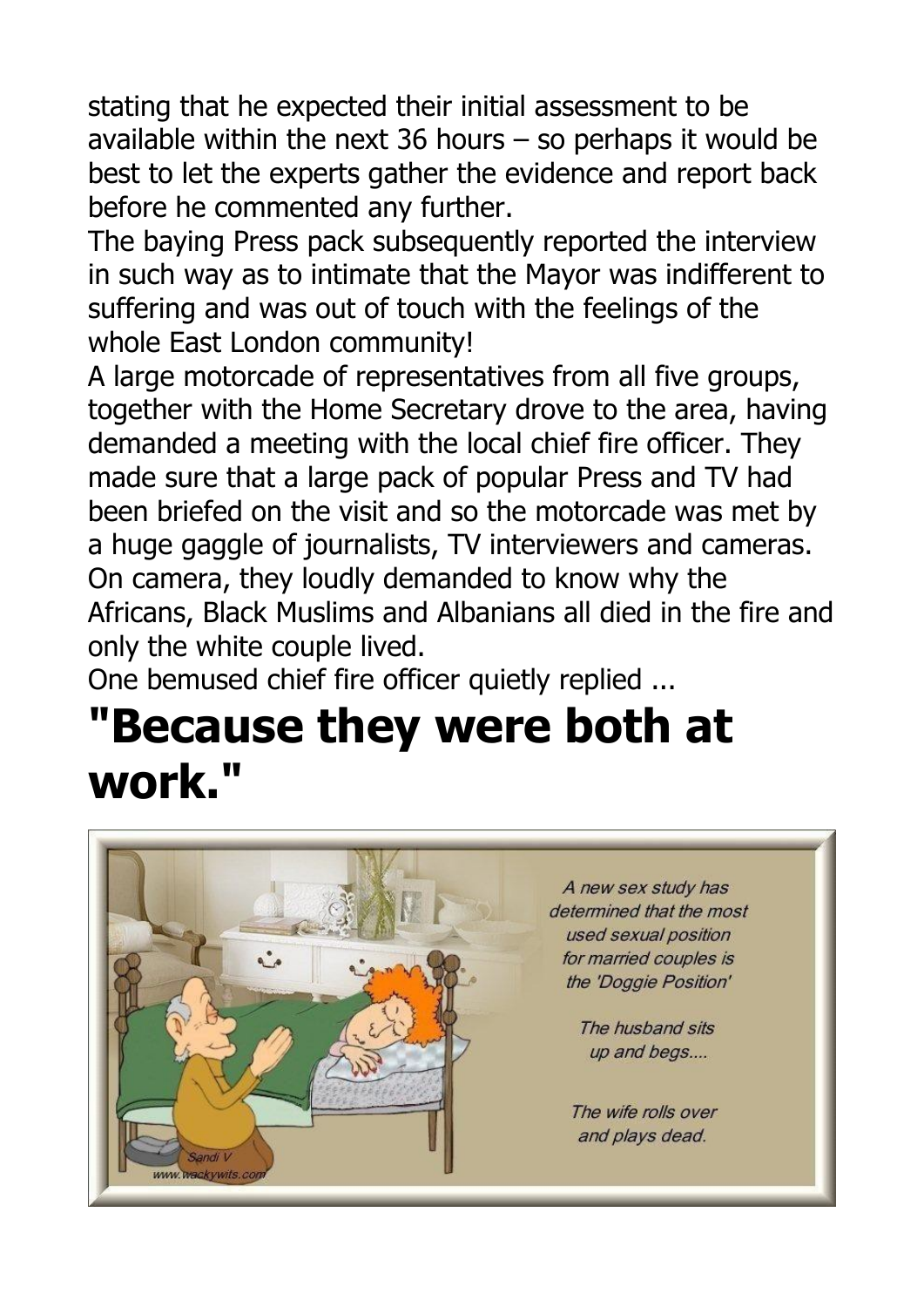**Teacher: If I gave you 2 cats and another 2 cats and another 2, how many will you have? Johnny: Seven, Sir. Teacher: No, listen carefully. If I gave you 2 cats, and another 2 cats and another 2, how many will you have? Johnny: Seven Teacher: Let me put it to you differently. If I gave you 2 apples, and another 2 apples and another 2, how many will you have? Johnny: Six. Teacher: Good boy, now you got it! So now if I gave you 2 cats, and another 2 cats and another 2, how many will you have? Johnny: Seven!!! A very angry Teacher: Where the in hell do you get seven from?!?!?**

**Very angry Johnny: Because I've already got a fuckin' cat at home,**



DANCE LIKE NOBODYS WATCHING Just don't get caught on camera looking like a freak.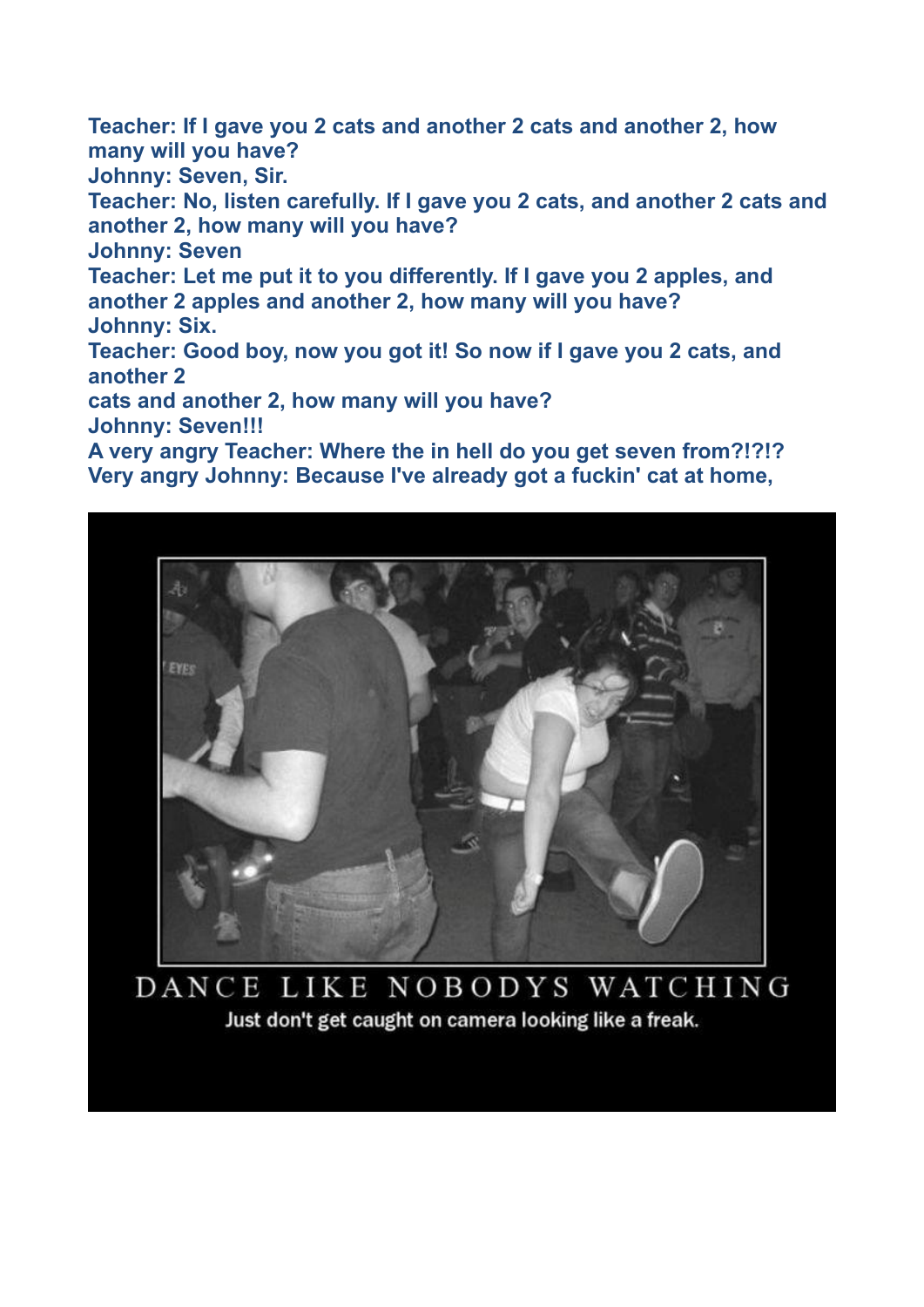

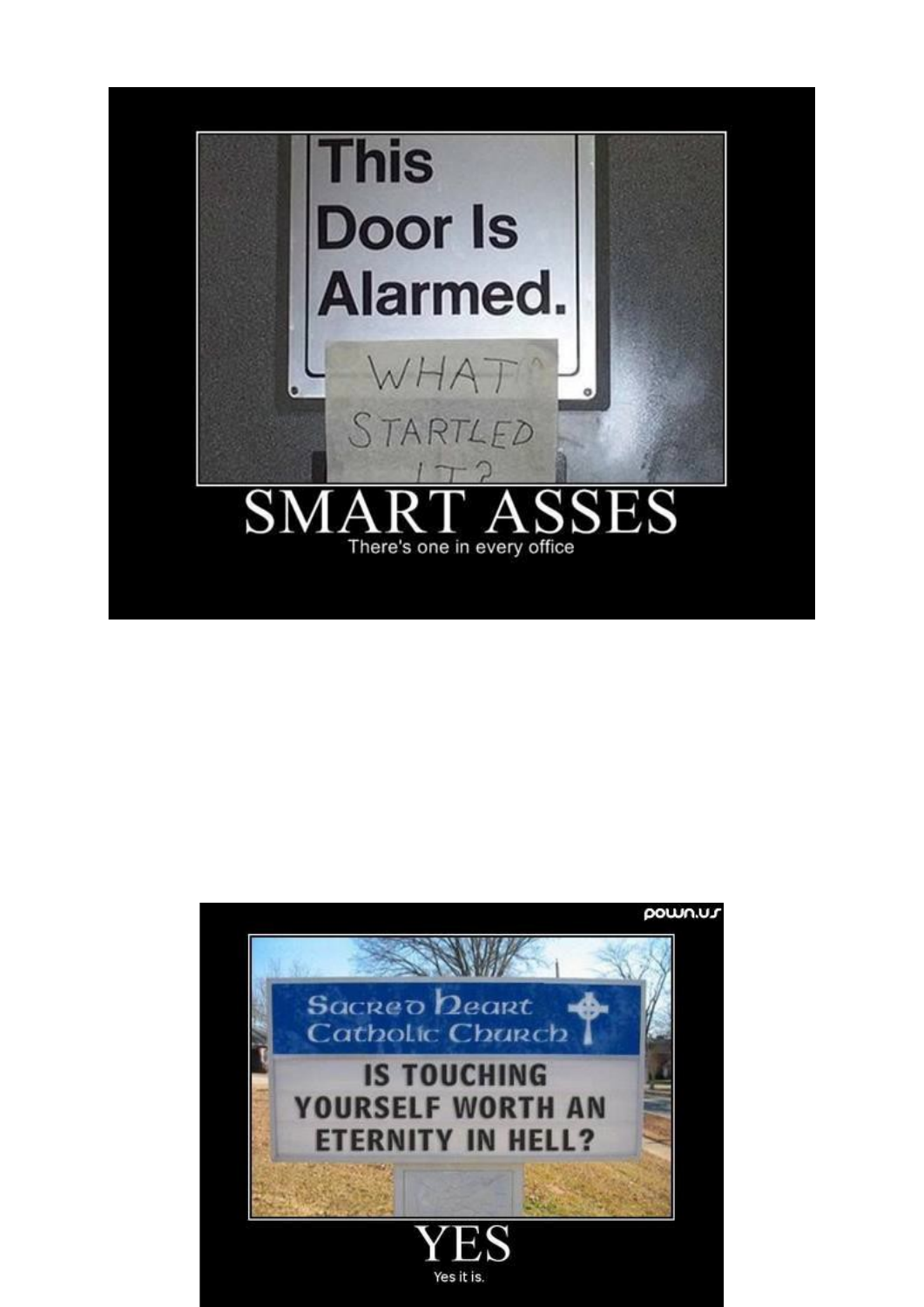

**Hans, a middle-aged German tourist on his first visit to Orlando, Florida, finds the red light district and enters a large brothel. The madam asks him to be seated and sends over a young lady to entertain him. They sit and talk, frolic a little, giggle a bit, drink a bit, and she sits on his lap. He whispers in her ear and she gasps and runs away! Seeing this, the madam sends over a more experienced lady to entertain the gentleman. They sit and talk, frolic a little, giggle a bit, drink a bit, and she sits on his lap. He whispers in her ear, and she too screams, "No!" and walks quickly away.**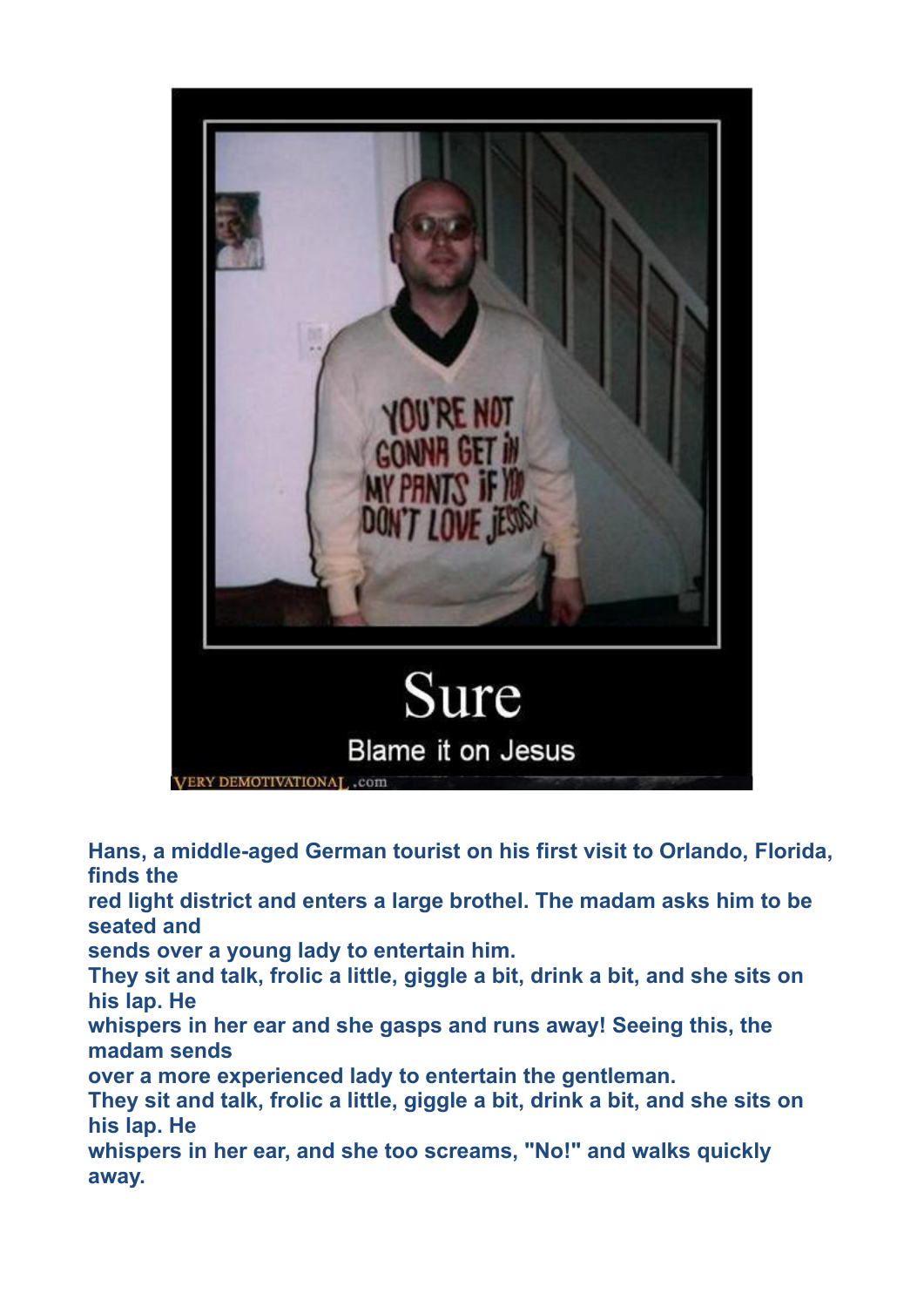**The madam is surprised that this ordinary looking man has asked for something**

**so outrageous that her two girls will have nothing to do with him. She decides that**

**only her most experienced lady, Lola, will do. Lola has never said no, and it's not**

**likely anything would surprise her. So the madam sends her over to Hans. The sit**

**and talk, frolic a little, giggle a bit, drink a bit, and she sits on his lap. He whispers**

**in her ear and she screams, "NO WAY, BUDDY!" and smacks him as hard as she**

**can and leaves.**

**Madam is by now absolutely intrigued, having seen nothing like this in all her**

**years of operating a brothel. She hasn't done the bedroom work herself for a long**

**time, but she's sure she has said yes to everything a man could possibly ask for.**

She just has to find out what this man wants that has made her girls so angry. Besides she sees a chance to teach her employees a lesson.

So she goes over to Hans and says that she's the best in the house and is available. She sits and talks with him. They frolic, giggle, drink and then she sits in

his lap.

## **Hans leans forwards and whispers in her ear, "Can I pay in Euros?"**

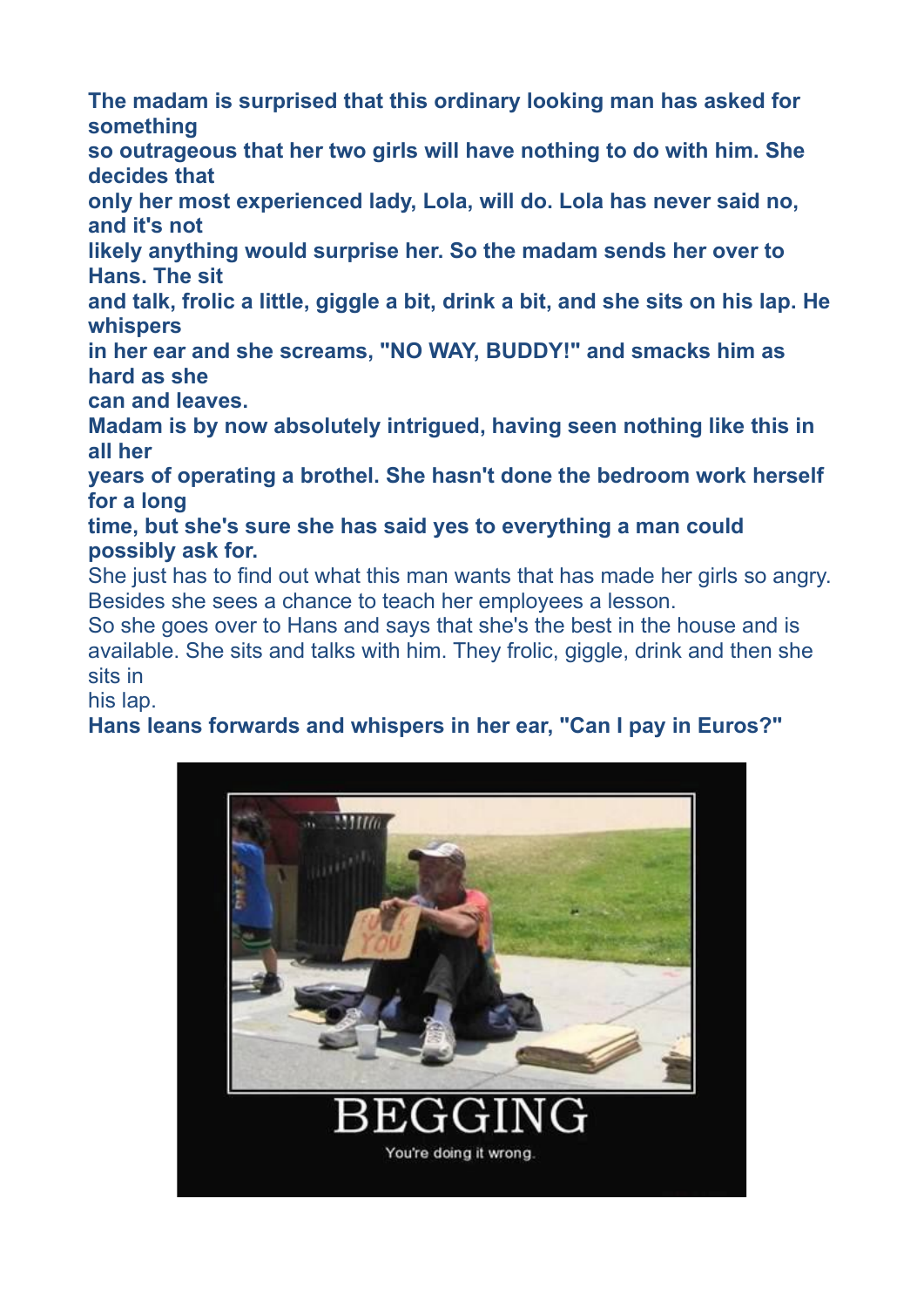

#### q JY  $S^{\dagger}$ H ļ i<br>L H They can still do that?